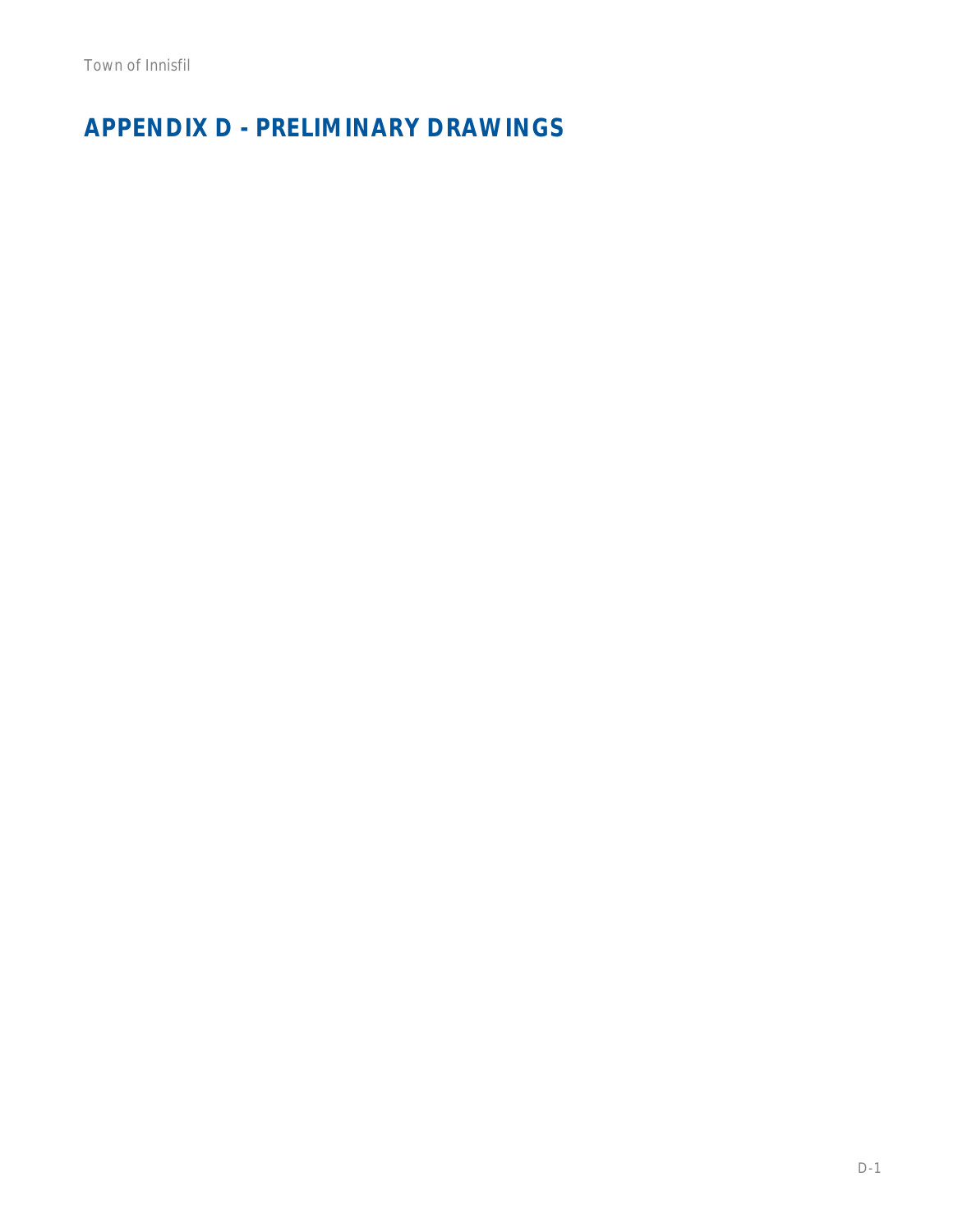

| EL.   | <b>ELEVATION</b> |
|-------|------------------|
| TYP.  | <b>TYPICAL</b>   |
| PROP. | <b>PROPOSED</b>  |
| FX.   | <b>EXISTING</b>  |
| APP.  | APPROXIMATELY    |

| SS12-1        | HOOK DIMENSIONS FOR REINFORCING         |
|---------------|-----------------------------------------|
|               | STEEL BARS                              |
| OPSD 1109.030 | INSULATION FOR SEWERS AND WATERMAINS IN |
|               | <b>SHALLOW TRENCHES</b>                 |

| .ZY |  |  |  |
|-----|--|--|--|
|     |  |  |  |

| <b>HOWN</b> | <b>DRAWING</b> | <b>REVISION</b> | <b>SHEET</b>  |
|-------------|----------------|-----------------|---------------|
|             | ⌒ィ<br>ັ        |                 | r<br><u>_</u> |